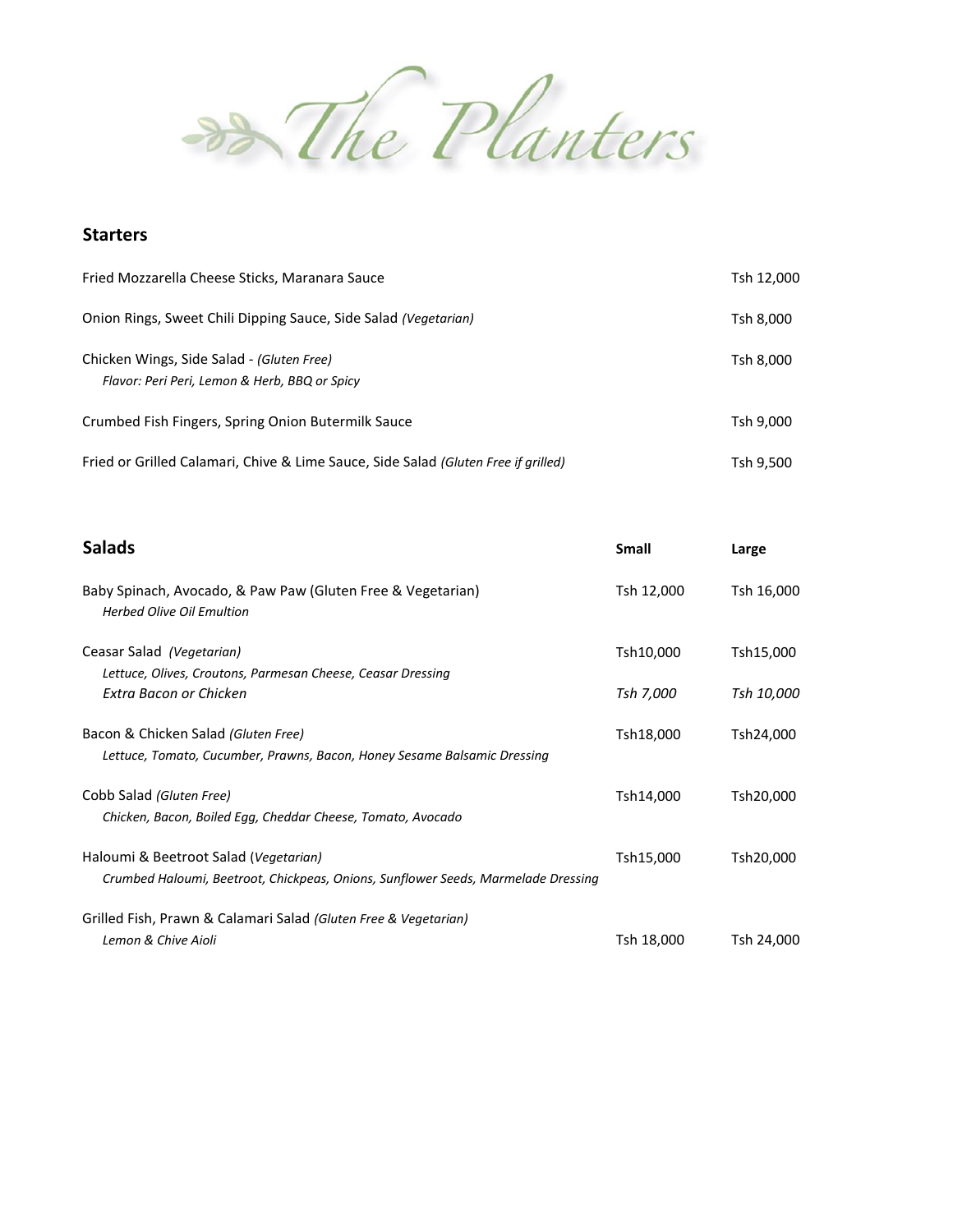

| <b>French Fries</b>                                                          |           | <b>Small</b>            | Large       |
|------------------------------------------------------------------------------|-----------|-------------------------|-------------|
| <b>Plain Fries</b>                                                           |           | Tsh 3,000               | Tsh 5,500   |
| Jalapeno Chili Fries                                                         |           | Tsh 7,000               | Tsh10,000   |
| <b>Cheesy Fries</b>                                                          |           | Tsh10,000               | Tsh14,000   |
| Cheese & Bacon Fries                                                         |           | Tsh14,000               | Tsh17,000   |
| <b>Burgers/Sandwiches</b><br>All Served with French Fries                    |           |                         |             |
| <b>Beef Burger</b><br>Choice of BBQ Sauce, Cheese Sauce, Spicy Tomato Relish |           |                         | Tsh18,000   |
| Chicken Schnitzel Burger<br>Mushroom Cheese Sauce                            |           |                         | Tsh14,000   |
| Pulled Pork Sandwich with Coleslaw                                           |           |                         | Tsh 20,000  |
| Pulled Chicken Sandwich with Coleslaw                                        |           |                         | Tsh 18,000  |
| Club Sandwich<br>Bacon, Egg, Chicken, Cheddar Cheese, Avo, Tomato            |           |                         | Tsh 17,000  |
| <b>Add something extra:</b>                                                  |           |                         |             |
| Pineapple                                                                    | Tsh 500   | Bacon                   | Tsh 7,000   |
| Avocado                                                                      | Tsh 1,000 | Mozzarella Cheese       | Tsh 5,000   |
| Jalapino                                                                     | Tsh 1,000 | Cheddar Cheese          | Tsh 7,000   |
| <b>Mushrooms</b>                                                             | Tsh 2,500 | <b>Blue Cheese</b>      | Tsh10,500   |
| <b>Extra Beef Burger Patty</b>                                               | Tsh 6,500 | Mayonnaise              | Tsh 1,000   |
| Pepper Sauce                                                                 | Tsh 5,500 | Cheese Sauce            | Tsh 9,000   |
| <b>Mushroom Sauce</b>                                                        | Tsh 6,000 | Jalapino & Cheese Sauce | Tsh, 10,000 |

*\*\*Replace bread for extra Salad or Sauteed Vegetables Tsh2,000*

Extra Side Dishes can be served as an addititonal options @ Tsh 3,000 per portion Caulirice, Roasted Vegetables, Green Beans, Spinach, Butternut, Side Salad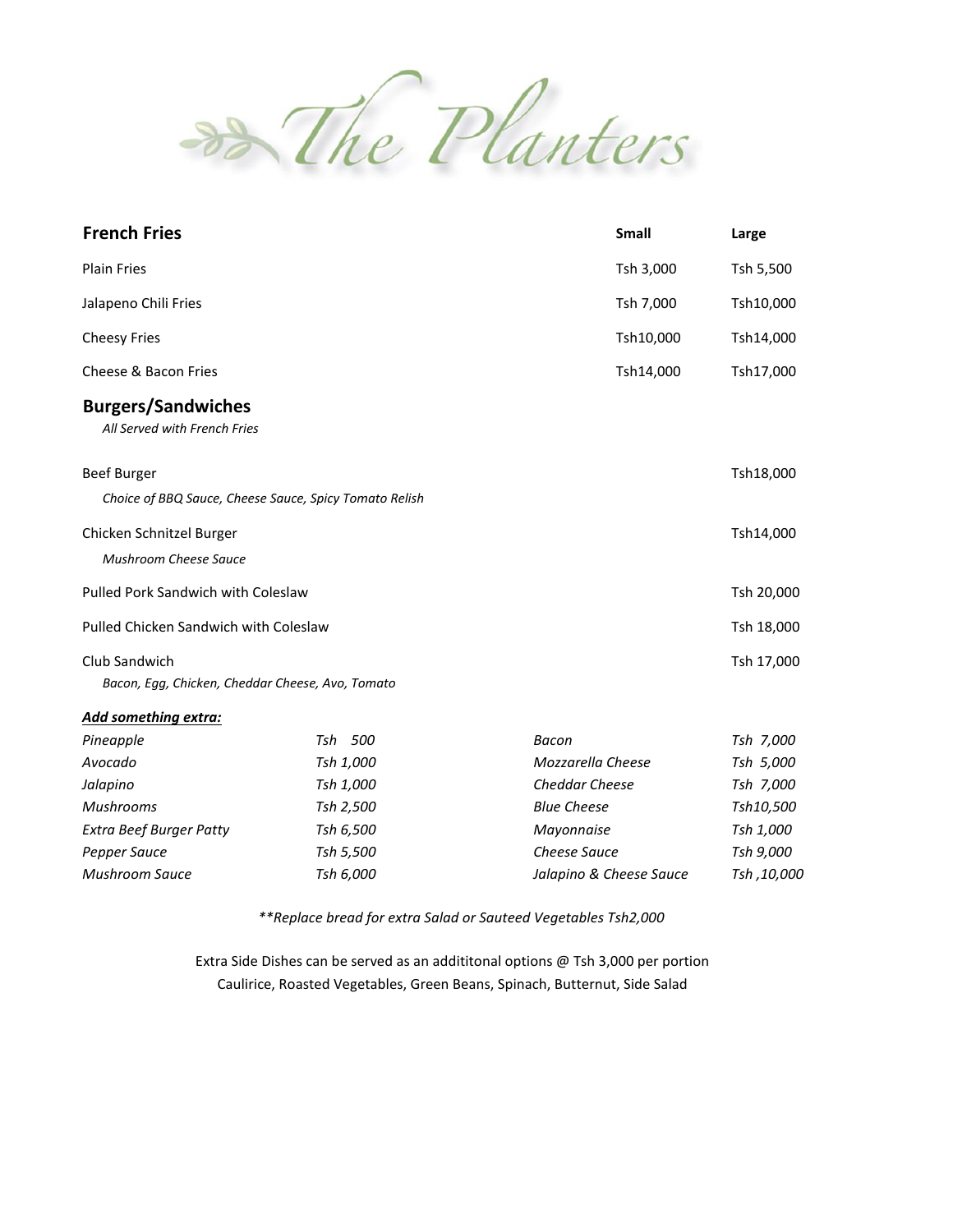Banters

## **Seafood**

| Grilled or Fried Fish (Gluten Free if Grilled)<br><b>Tartar Sauce</b>                  |            | Tsh17,000  |
|----------------------------------------------------------------------------------------|------------|------------|
| Grilled or Fried Calamari (Gluten Free if Grilled)<br>Lemon & Chive Aoli               |            | Tsh16,000  |
| Seafood Fajita's                                                                       |            | Tsh 18,000 |
| <b>Chicken</b>                                                                         |            |            |
| Chicken Schnitzel<br>Mushroom & Cheese Sauce                                           |            | Tsh20,000  |
| Chicken Cordon Bleu                                                                    |            | Tsh 18,000 |
| Crumbed Chicken Breast stuffed with Mozzarella Cheese Ham, Cheese Sauce                |            |            |
| Roasted Chicken Half<br>Choice of BBQ, Spicy, Peri Peri or Lemon & Herb                |            | Tsh 14,000 |
| Roasted Chicken Quarters (3 pieces)<br>Choice of BBQ, Spicy, Peri Peri or Lemon & Herb |            | Tsh 16,000 |
| <b>Beef Steak</b>                                                                      | 250g       | 350g       |
| <b>Grilled Beef Fillet</b><br>Garlic Herb Butter, Onion Rings, Natuaral Gravy,         | Tsh19,000  | Tsh22,000  |
| Grilled Beef Striploin (Gluten Free)<br>Mushroom Demi-Glaze                            | Tsh 21,000 | Tsh24,000  |
| <b>Pork</b>                                                                            |            |            |
| Grilled Pork Steak,                                                                    |            | Tsh 21,000 |
| Homemade Mustard Sauce                                                                 |            |            |
| Braised Pork Belly Ribs,<br><b>Oriental BBQ Basting Sauce</b>                          |            | Tsh 25,000 |
|                                                                                        |            |            |

*All Above Dishes can be served with Chips or Rice*

Extra Side Dishes can be served as an addititonal options @ Tsh 3,000 per portion Caulirice, Roasted Vegetables, Green Beans, Spinach, Butternut, Side Salad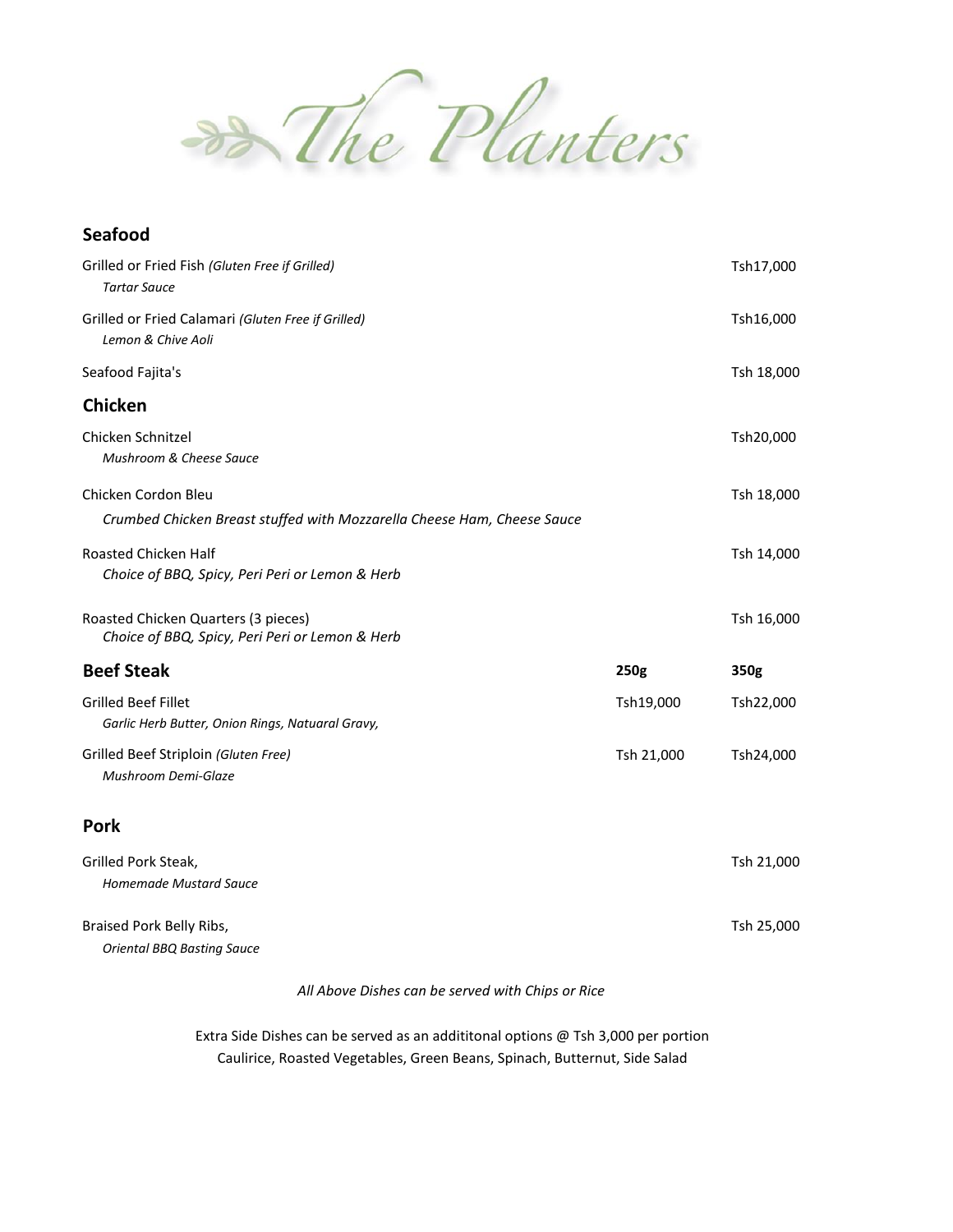

## **Curry**

| Madras Curry (Gluten Free & Vegetarian)<br><b>Extra Chicken</b>                                                                                                 | Tsh12,000  |
|-----------------------------------------------------------------------------------------------------------------------------------------------------------------|------------|
|                                                                                                                                                                 | Tsh 7,000  |
| Curry served with Rice & Sauteed Vegetables.                                                                                                                    |            |
| Extra Side Dishes can be served as an addititonal options @ Tsh 3,000 per portion<br>Caulirice, Roasted Vegetables, Green Beans, Spinach, Butternut, Side Salad |            |
| Combo's                                                                                                                                                         |            |
| Beef Sirloin & BBQ Chicken Wings (Gluten Free)                                                                                                                  | Tsh26,000  |
| Mixed Grill - 120g Beef Fillet, 1/4 Chicken, Lamb Sausage (Gluten Free)                                                                                         | Tsh20,000  |
| All Above Dishes can be served with Chips or Rice                                                                                                               |            |
| Extra Side Dishes can be served as an addititonal options @ Tsh 3,000 per portion<br>Caulirice, Roasted Vegetables, Green Beans, Spinach, Butternut, Side Salad |            |
| Pasta's                                                                                                                                                         |            |
| Fettuchini Pasta<br>Roasted Butternut, Pumpkin Seeds, Saffron Cream Sauce, Parmesan Cheese                                                                      | Tsh 14,000 |
| <b>Tagliatelle Pasta</b><br>Herbed Chicken, Arabiata Sauce, Basil, Parmesan Cheese                                                                              | Tsh 18,000 |
| Spaghetti<br>Burned Herb Butter, Pesto, Parmesan Cheese                                                                                                         | Tsh 12,000 |
| Chicken, Mushroom & Spinach Lasagne                                                                                                                             | Tsh 21,000 |
| <b>Vegetarian Options</b>                                                                                                                                       |            |
| Vegetable Lasagne<br>With Pasta or Aubergine                                                                                                                    | Tsh 19,000 |
| Vegetable Tian                                                                                                                                                  | Tsh 18,000 |

Macaroni & Cheese Burger & French Fries Tsh 17,000 States Assessment Research Fries Tsh 17,000 Vegetable Bruchetta Tsh 16,000 *Steamed Vegetables, Herb Pesto, Marinated Feta, French Fries*

*Tomato, Aubergine, Zuchini, Tomato, Relish Sauce, Mozzarella Cheese*

Extra Side Dishes can be served as an addititonal options @ Tsh 3,000 per portion Caulirice, Roasted Vegetables, Green Beans, Spinach, Butternut, Side Salad